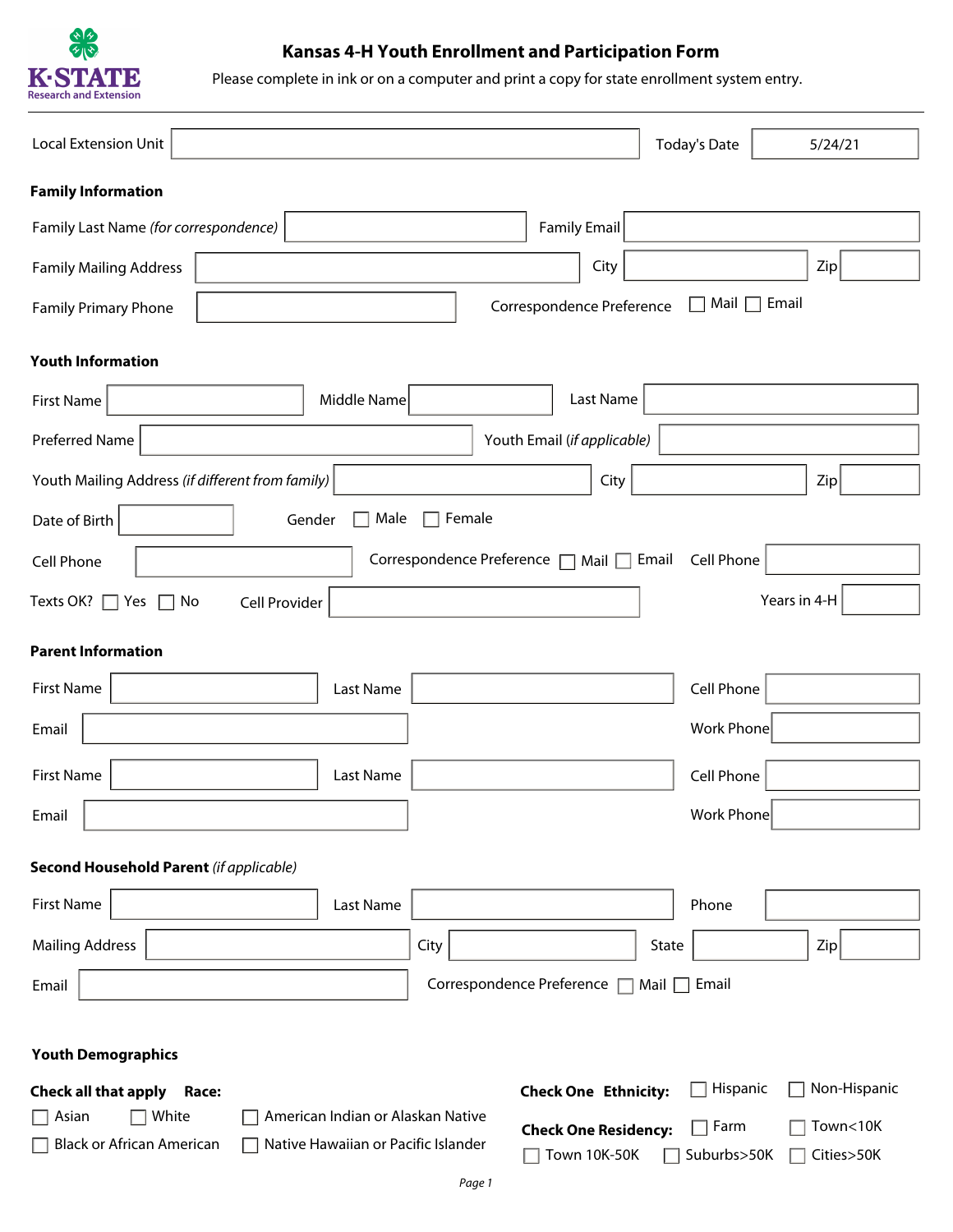| <b>Check one Residence Type:</b>                                                               |                                      |                        |                                                             |
|------------------------------------------------------------------------------------------------|--------------------------------------|------------------------|-------------------------------------------------------------|
| $\Box$ Farm                                                                                    | Town under 10,000 and rural non-farm |                        | Central city more than 50,000                               |
| Suburb of city more than 50,000 $\Box$ Town/City 10,000-50,000 and its suburbs                 |                                      |                        |                                                             |
| Check all that apply                                                                           | <b>Military Service of Family:</b>   |                        |                                                             |
| $\Box$ I have a: $\Box$ Parent $\Box$ Sibling serving in the military $\Box$                   |                                      |                        | No one in my family is serving in the military              |
| <b>Branch of Service</b>                                                                       |                                      |                        | <b>Branch Component</b>                                     |
| $\Box$ Air Force $\Box$ Army $\Box$ Coast Guard $\Box$ DOD Civilian $\Box$ Marines $\Box$ Navy |                                      |                        | National Guard $\Box$<br>Active Duty<br>Reserves<br>$\perp$ |
| <b>School Information</b>                                                                      |                                      |                        |                                                             |
| <b>School County</b>                                                                           |                                      | <b>School District</b> |                                                             |
| <b>School Name</b>                                                                             |                                      | Check one type:        | Homeschool/Alternative<br>Magnet                            |
| School Grade                                                                                   |                                      |                        | Private $\Box$<br>Special Education<br>Public               |

### **Kansas 4-H Participant Code of Conduct, Participant Agreement and Consent, Waiver, Release and Assumption of Risk**

The 4-H Code of Conduct is intended to foster a safe environment that encourages optimal learning and growth. The opportunity to participate in or attend 4-H activities is a privilege and not a right. All 4-H participants – **youth, families, volunteers, and Extension staff** – who participate in or attend any activity or event sponsored by Kansas State Extension 4-H Youth Development Program are expected to uphold the values of the Kansas 4-H program and conduct themselves according to the following standards listed below. These standards also apply to online 4-H activity, including social media and internet presence. Whether online or in person, this Code of Conduct is to guide participants to think critically, behave safely, and participate responsibly in our shared world. The following Kansas 4-H Code of Conduct is a condition of participation in any Kansas 4-H activity or program.

#### **When I participate in 4-H programs, I agree to:**

- 1. Be present, attentive and engaged in the 4-H activities. Practice good sportsmanship, be helpful to others, uphold ethical practices in 4-H projects and events, and never cheat or falsely represent efforts related to 4-H project activities.
- 2. Know and follow federal, state and local laws that apply to minors (e.g., no use of alcohol, illicit (non-prescribed) drugs, and tobacco in any form) even when I am 18 or 19 years old and still a program participant.
- 3. Use language and actions that do not substantially interfere with others' participation in the program. (Swearing, harassment, and bullying are not allowed.) You are personally responsible for any damage you cause as a result of your behavior, including the cost of any physical injury or property damage you cause in the course of your participation in any program or event.
- 4. Know and follow safety policies and procedures of Kansas State University, Kansas State Research and Extension (KSRE), and guidelines of the 4-H Youth Development Program, as applicable to this program. (Such as: not leaving the program area without permission from the program supervisor; be in assigned lodging and program areas during activities; abide by curfew hours; and, any other additional safety policies established by a specific event or program.)
- 5. Obey all rules and directives that apply to the 4-H activity where I am involved.
- 6. Use mobile electronic devices during a scheduled 4-H activity only in a manner that is consistent with the approved activity and not disruptive.
- 7. Apply these conduct standards also apply to online 4-H activity, including social media and internet presence.

#### **Signature Required**

I acknowledge and agree that: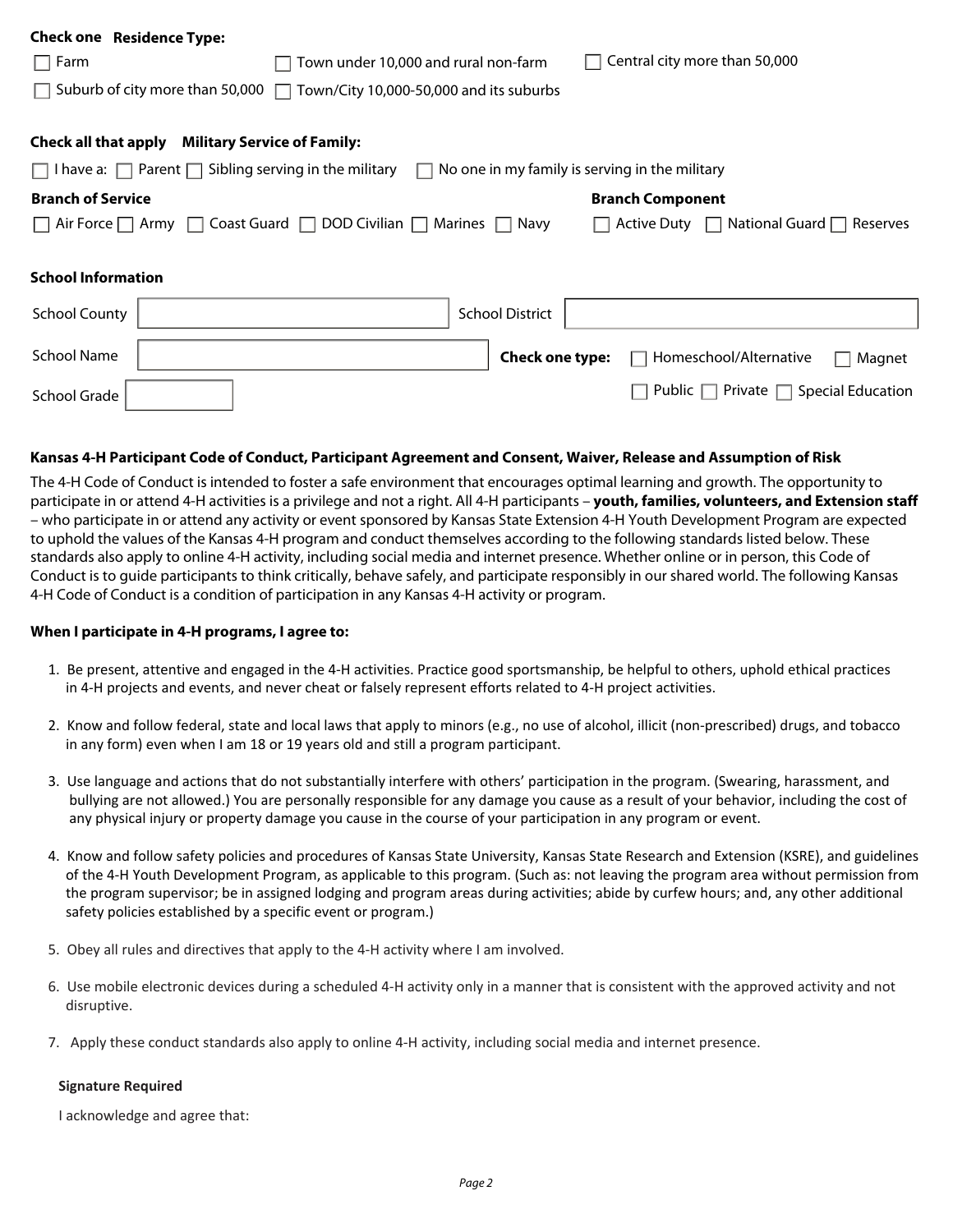## **Kansas 4-H Participant Code of Conduct, Participant Agreement and Consent, Waiver, Release and Assumption of Risk (***continued)*

- a. I have read and agree to abide by the Kansas 4-H Participant Code of Conduct. I agree to comply with the policies, rules, and regulations of the Kansas 4-H Youth Development program.
- b. I am bound by Kansas State University's standards of appropriate conduct found in applicable University policies, including but not limited to the non-discrimination policy (PPM 3030), and the Threat Management Policy (PPM 3015).
- c. Failure to abide by this participation agreement may result in restrictions on my participation during a current or future 4-H event.
- d. I am responsible for any costs associated with my dismissal or removal from any program event or activity, or any physical injury or property damage I cause during the course of any program or event.
- e. I have received, read, understand, and accept the terms and conditions related to participation in the 4-H Youth Development program as stated above. I understand that my or my minor child's failure to comply with the requirements of participation may result in dismissal or removal from the program, at my own expense.
- f. I consent to my or my minor child's participation in all activities during program events, including but not limited to riding in vehicles operated by the releasees (defined below) to and from events during the event, as and if applicable.
- g. In consideration for my or my minor child's participation in in KSRE programs, including but not limited to 4-H Youth Development, I WAIVE, RELEASE, AND DISCHARGE for myself and my heirs, executors, administrators, legal representatives, assigns, and successors in interest ("successors"), Kansas 4-H Youth Development, K-State Research and Extension, Kansas State University, the State of Kansas, the Kansas Board of Regents, and all their agents, officers, and employees (all collectively referred to as "releasees"), from all claims, demands, and causes of action of any kind, including claims for negligence which may arise from or be related to my or my minor child's participation in Kansas 4-H Youth Development.
- h. I give permission to the releasees to act in my absence to authorize members of the medical profession and any hospital to treat me or my minor child for illness or injury suffered during the event. Without limiting the foregoing release, waiver, and discharge, I (and on behalf of the successors) specifically hold the releasees harmless in the exercise or non-exercise of such permitted action and related decisions. I shall assume responsibility for all medical expenses and recognize that no medical insurance is being provided by or through the releasees.
- i. I grant permission for the releasees to store the medications supplied by me or my child in a safe location in order for my child to access it to self-administer or for me to administer during the event. I understand that I must label all medications with the child's name. I understand that releasees will not dispense or administer or instruct about medications, and take no responsibility for the child's or my administration of any medications. I understand that the releasees will permit access by my child at my child's request to the medications I have supplied.
- j. Misrepresentation of the individuals providing signatures (electronic or in-person) or falsification of provided personal information will result in termination of program participation.

Member Signature Field  $\Box$  I Agree

I Agree Parent/Guardian Signature Field

## **Evaluation Release**

- 1. I give permission for my child to complete evaluations that will be used to determine program effectiveness or to promote the program.
- 2. I understand that participation in program evaluations is voluntary and that my child may choose not to participate and may withdraw from evaluations without impact on my or my child's eligibility to participate in the 4-H program.
- 3. I understand that my child may be asked for consent before completing an evaluation.

□ I Agree □ I Do Not Agree Parent/Guardian Signature Field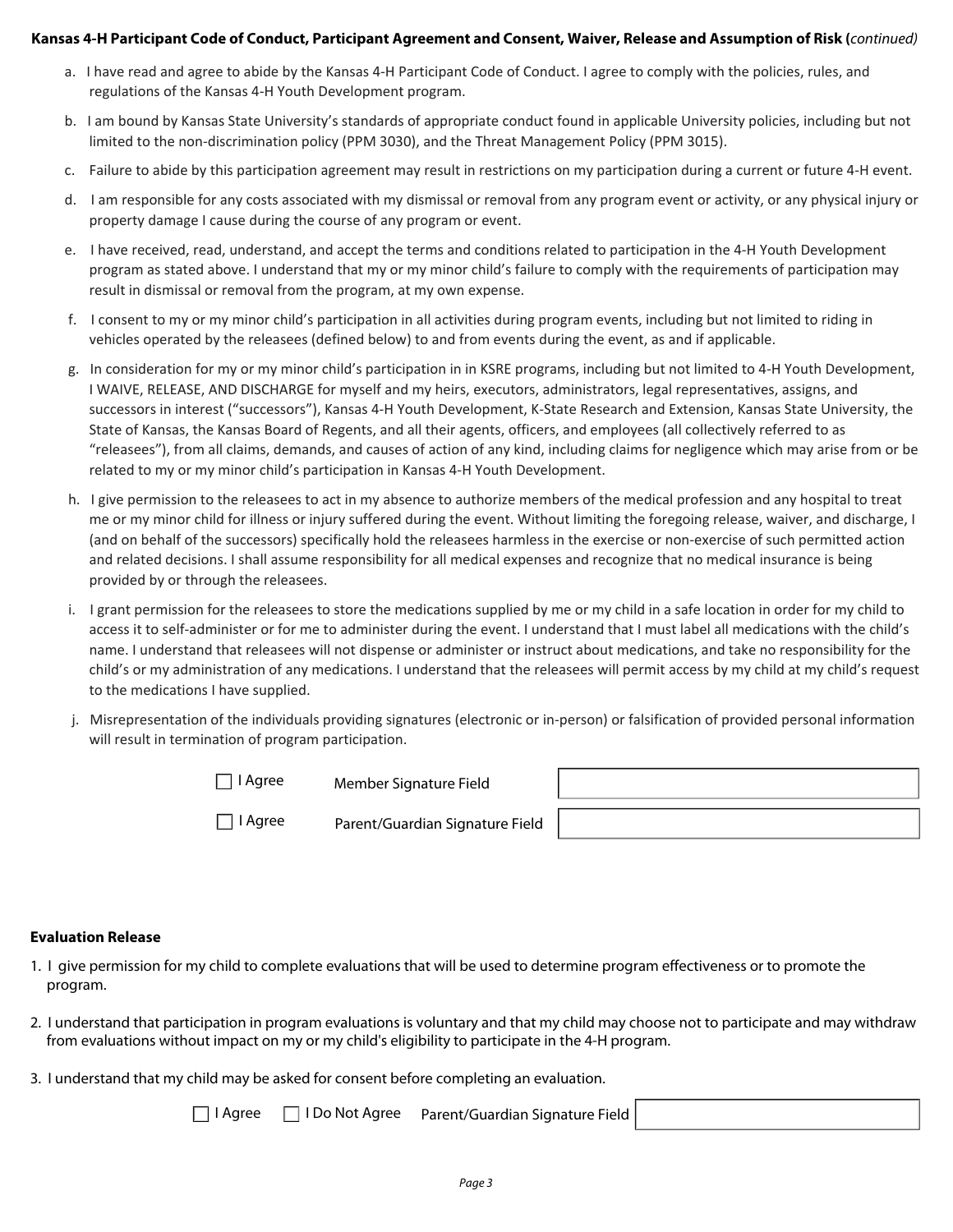## **Publicity Release**

I waive any rights to and consent to the recording and use of my or my child's image and likeness by releasees. I understand and voluntarily authorize the releasees to: (1) record my or my child's participation and appearance on videotape, audio tape, film, photograph, electronic data or image, and/or any other medium (collectively referred to as "Photographs"); (2) use and/or publish my or my child's name, likeness, voice, biographical material, and/or other private and/or public facts and/or opinions (collectively, "Likeness") in connection with or separate from these Photographs; (3) exhibit and distribute such Photographs and/or Likeness in whole or in part, without restrictions or limitation, for any communications, educational, marketing, advertising, publicizing, promotional, and/or any other purpose which the releasees deem appropriate.

I understand and consent that my or my child's Likeness and any Photographs may be posted on and/or accessible to the public via the Internet and other media. I waive any right that I or my child may have to inspect and/or approve any finished Photographs or Likeness products or the use to which it may be applied, and I understand and consent that neither I nor my child will receive financial compensation in exchange for use of the Photographs and/or Likeness. Without limiting the foregoing releases, waivers, and discharges, I (and on behalf of the successors) specifically hold the releasees harmless from any and all types of liability related to the Photographs and/or Likeness, including without limitation, for negligence or invasion of privacy of any and all types, and for damages to my person, property, and/or reputation, including without limitation damages related to any blurring, distortion, alteration, or optical illusion that may occur and/or be produced in any manner whatsoever.

| l Aaree   | □ I Do Not Agree Member Signature Field          |  |
|-----------|--------------------------------------------------|--|
| ∃ I Aaree | □ I Do Not Agree Parent/Guardian Signature Field |  |

### **Kansas 4-H Program Fee**

There is an annual \$15 Kansas 4-H Program Fee for youth of Organized 4-H Community Clubs and Independent 4-H youth members, ages 7-18. Please check one answer to indicate your payment intention:

| $\Box$ I will pay by mailing a check within (7) days $\Box$ I wish to request a waiver |  |
|----------------------------------------------------------------------------------------|--|
|----------------------------------------------------------------------------------------|--|

 $\Box$  A local sponsor has agreed to pay my fee

## **Waiver Request** *(if applicable)*

If the \$15 Kansas 4-H program fee is more than you can afford, please provide a brief answer to request a waiver. Reasons could include but are not limited to job loss, homelessness, food stamps, free or reduced school lunch, single family income, bankruptcy, or health conditions. This information will allow us to better understand how to support 4-H families and will not be shared with outside agencies.

| Reason for Waiver Request                                                             |              |             |                 |                     |           |
|---------------------------------------------------------------------------------------|--------------|-------------|-----------------|---------------------|-----------|
| <b>T-Shirt Size</b><br>Please indicate the youth's shirt size:                        |              |             |                 |                     |           |
| Youth Small                                                                           | Youth Medium | Youth Large | Youth XL        |                     |           |
| $\Box$ Adult Small                                                                    | Adult Medium | Adult Large | $\Box$ Adult XL | Adult 2XL<br>$\Box$ | Adult 3XL |
| <b>New 4-H Family?</b><br>Is this youth part of a new 4-H family?<br>No<br>$\Box$ Yes |              |             |                 |                     |           |

## **Health Form**

While it is recommended that a parent or guardian complete this section for their child, reporting medical history is voluntary. Reporting health conditions will not prevent a youth from attending events and will be kept confidential.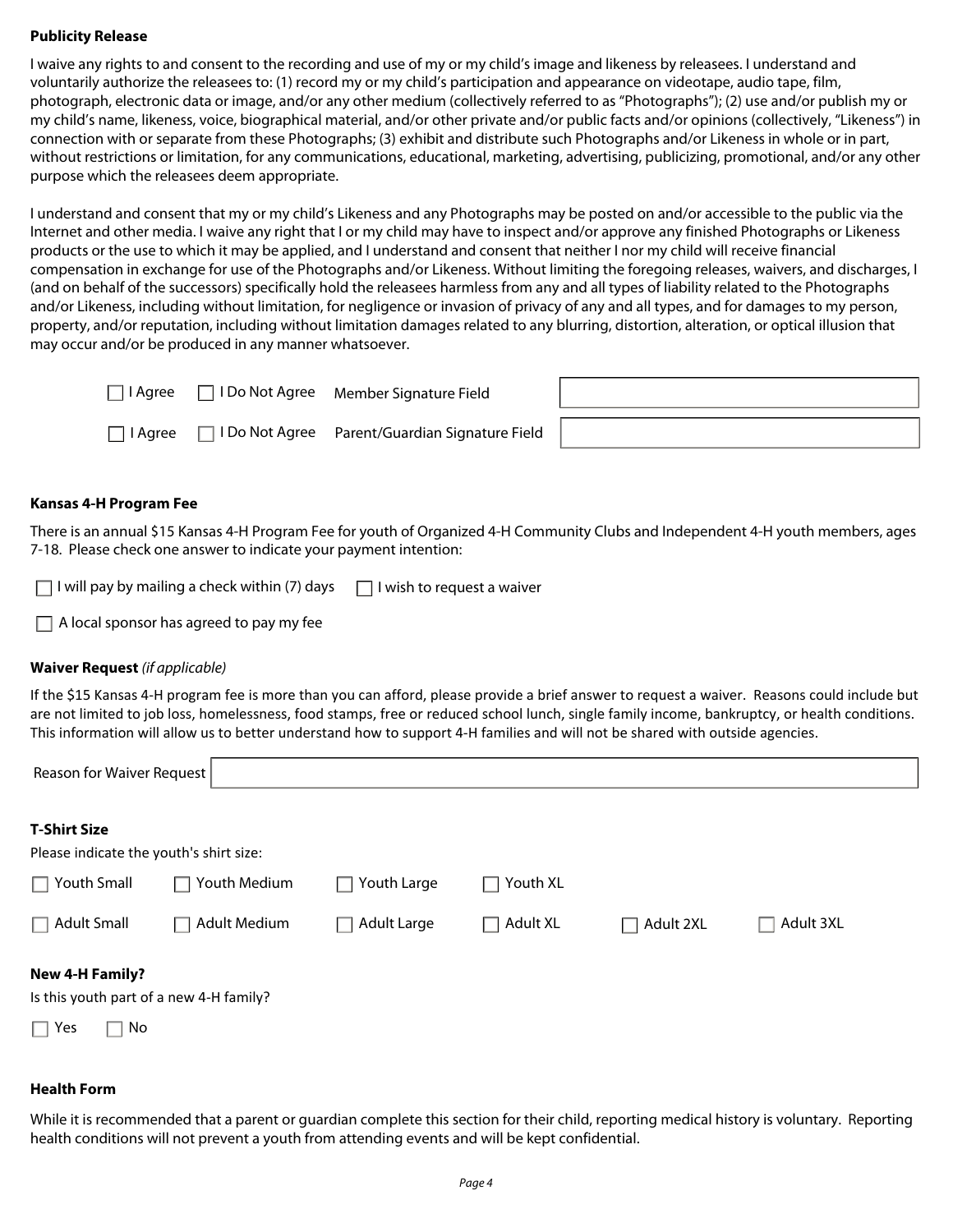Please indicate if any of the following health conditions apply to the participant.

| Asthma                                                                                                                                                                                                            | Serious Insect Stings                |
|-------------------------------------------------------------------------------------------------------------------------------------------------------------------------------------------------------------------|--------------------------------------|
| Auto Immune Disease                                                                                                                                                                                               | Serious Ivy, Oak or Sumac Poisoning  |
| Seizures/Convulsions                                                                                                                                                                                              | <b>Drug Allergies</b>                |
| <b>Diabetes</b>                                                                                                                                                                                                   | <b>Food Allergies</b>                |
| Hypoglycemia                                                                                                                                                                                                      | Other Serious Allergies or Reactions |
| Hypertension                                                                                                                                                                                                      | Recent Injury or Surgery             |
| <b>Heart Condition</b>                                                                                                                                                                                            | <b>Other Conditions</b>              |
| Migraines                                                                                                                                                                                                         | <b>Wears Glasses/Contact Lenses</b>  |
| $\Box$ Stroke History                                                                                                                                                                                             | Date of Last Tetanus Shot            |
| If any health conditions are indicated above, please explain<br>and provide information to include special or dietary needs<br>and/or activity restrictions for your child. If none exist, please<br>type "none." |                                      |
| Please list your child's current medications, including rescue<br>medications such as inhalers and/or EPI pens. If there are<br>none, please type "none."                                                         |                                      |
| Please specify any accommodations that your child will need<br>to participate in 4-H activities. If there are none, please type<br>"none."                                                                        |                                      |
| <b>Medications</b>                                                                                                                                                                                                |                                      |
| Please indicate which over-the-counter medications may be administered to your child without contacting you.                                                                                                      |                                      |

| $\Box$ Antihistamine (Benadryl) | Decongestant                             |
|---------------------------------|------------------------------------------|
| $\Box$ Antacid                  | $\sqsupset$ Dramamine                    |
| Ibuprofen (Motrin) <br>$\Box$   | $\Box$ Hydrocortisone (anti-itch creams) |
| Acetaminophen (Tylenol)         | Polysporin (topical antibiotics)         |

## **Emergency Contacts**

In the event that a Parent or Guardian cannot be reached, we ask that you provide information for additional emergency contact information for your child.

| <b>Emergency Contact #1</b> | Relationship to Child |  |
|-----------------------------|-----------------------|--|
| Primary Phone               | Secondary Phone       |  |